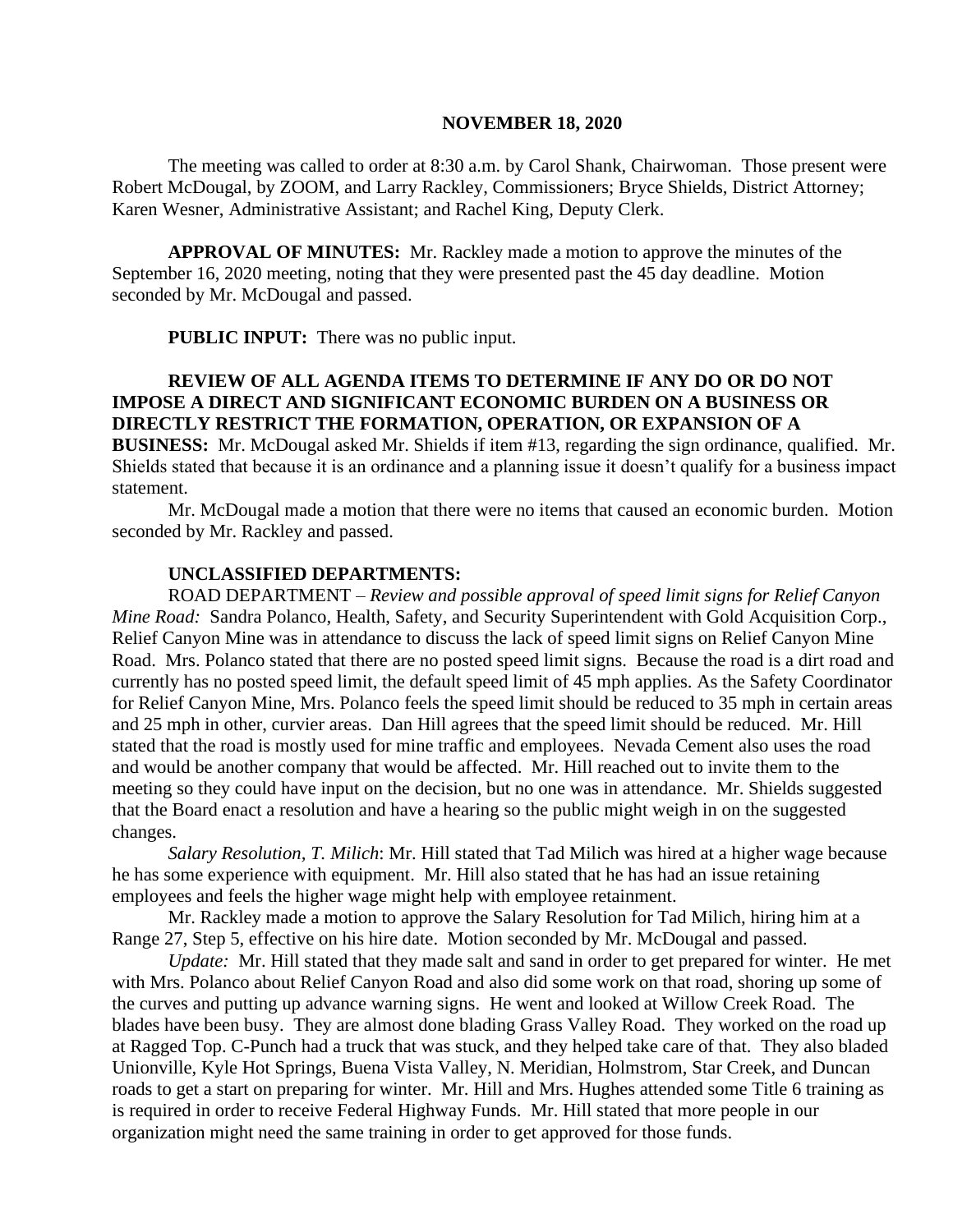#### LANDFILL & RECYCLING MATTERS – Dan Hill was present.

The Grass Valley transfer site was cleaned up again. The landfill is running smoothly. The baling at the recycling center isn't caught up. Mr. Rackley stated that he has no help with the baling. BUILDINGS & GROUNDS – John Handka was present.

Mr. Handka stated that they have replaced the bathroom doors at the Courthouse Park. They turned out very nice. He will be adding an occupied/unoccupied feature so people can see if they are locked due to being closed for the day or just in use. The crew has been doing extra cleaning at the Courthouse due to the increase in COVID-19 cases there. They are getting ready for Christmas. They've been checking lights and the Christmas tree will be here the day after Thanksgiving. They have been inspecting and preparing for work at the Imlay house, which will start tomorrow. Mr. Handka picked up the plexiglass dividers for the Senior Center. Other than that, they have been checking for downed trees and leaks and just generally getting ready for winter.

SENIOR CENTER – Mr. Rackley gave an update. He and Mr. Handka set up one of the plexiglass dividers to see how they are going to work when they can open again. They are still working on an open date, but due to the increase in COVID-19 cases they haven't set a date.

*Approval to extend advertisement for Senior Center Director position:* Mr. Rackley stated that in the last go-around they had one applicant. He is okay with that applicant and feels that they would do a good job, but because they only had the one applicant, he wants to extend the hiring period to see if they can get any other applicants.

Mr. Rackley made a motion to extend the advertisement for the Senior Center Director position until filled. Motion seconded by Mr. McDougal and passed.

*Approval to advertise/hire part-time Bus Driver position:* Mr. Rackley stated that the driver they had was working delivering meals, but is no longer employed. Mr. Rackley did one day of delivery and said that it was very rewarding; he'll be doing it again. A while back the Center had a fill-in driver/meal delivery person and that same person is willing to continue as the fill-in, but they still need a bus driver.

Mr. Rackley made a motion to advertise for a part-time bus driver, 20-hour with benefits,

through Dec.  $4<sup>th</sup>$ . Motion seconded by Mr. McDougal and passed.

Mr. Rackley also stated that they received 4 boxes of cloth face masks for the Center.

PERSHING CO. FIRE /AMBULANCE DEPARTMENTS –

*AMBULANCE REPORT:* Rodney Wilcox was present.

Chief Wilcox stated that it is still a challenge to have enough people available to answer calls due to the nature of a volunteer department. They had the EMS testing; all applicants passed the practical, but some need a little work to pass the written. Emilio Jimenez is one the new EMT's; he has been on the department for a while. They have one applicant who passed the course and wants to join the fire department. They will be voting on that applicant soon. They sent two people to Winnemucca to complete a two-day recertification course. They are still down one 2-person team.

*LOVELOCK FIRE:* Chief Wilcox stated that they had two structure fires last week, both were put out with minimal structural damage. The training for Firefighter I is still on track. The new trucks both got campers on; the radios, lights, and sirens will be done soon. Chief Wilcox met with OASIS Heating and Air about the venting for the new dryer. It needs about a 10-inch vent on the side of the building and he feels it needs to be professionally installed. They will give him a price and come out to install it. Chief Wilcox met with BLM to discuss this year's wildfires and the end of season. They had 66 wildfires last season; 22 were started by lightning and the other 44 were caused by humans. Chief Wilcox stated that they have cancelled all their events and gatherings, like their crab feed, due to COVID.

Mrs. Shank wanted to discuss the possibility of discontinuing PERS (Public Employees Retirement System) for the Volunteer Firefighter Department individuals and reiterated that in order for that change to take effect that all four departments have to be in agreement. Mrs. Shank said that they need to know if there is still an interest, so those funds could be used for something else, i.e. direct pay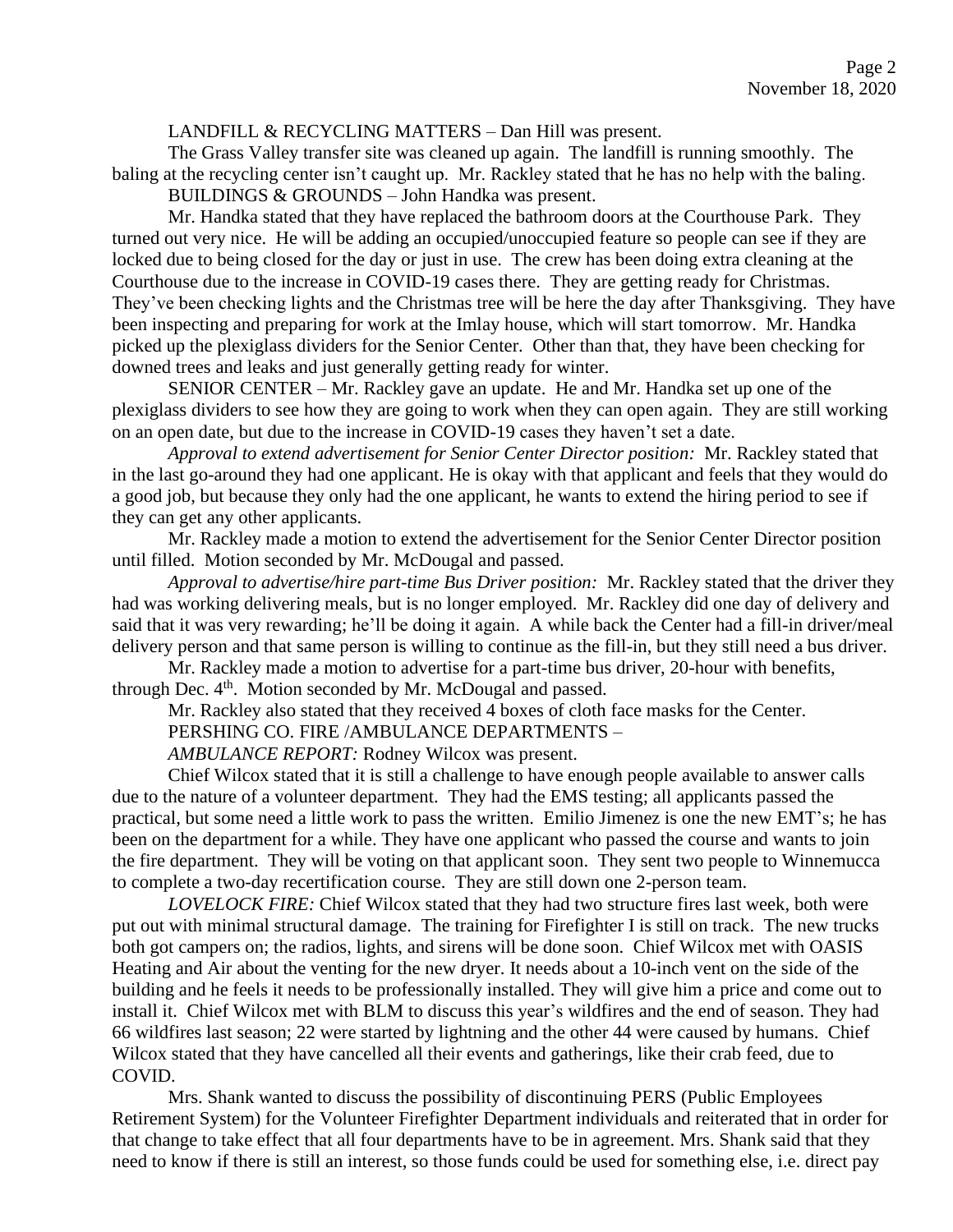or a 401K. Chief Wilcox stated that because the first five years a person is on the department they aren't vested, and that with turnover being what it is, he feels that a different use of that money would be preferred. Mrs. Shank would like a consensus as soon as possible in order to move forward.

Mrs. Shank asked Chief Wilcox if there were any other applicants for the Fire Inspector and if Chief Wilcox himself would be willing to take the classes to get certified. Chief Wilcox suggested that the job description might be more than it should be and suggested meeting with Mike Heideman to go over the description. Mr. Heideman was on ZOOM and said that even though the job wasn't for him he would be willing to meet and go over the job description. Mrs. Shank also asked Mr. Heideman where they were with grants for the Department. Mr. Heideman stated that the Rye Patch item was received and accepted. He stated that there was some confusion with how to order the jackets due to credit card limits, but that they did get a purchase order and they have been ordered. They are waiting on reimbursement from FEMA for the books that were ordered. Mrs. Shank also asked about new recruits getting reimbursed for their turnouts. Mr. Heideman stated that there is a bit of a struggle and that it takes a long time to get the funds reimbursed. Mrs. Shank asked about getting reimbursements for highway accidents. Chief Wilcox explained that in order to get the all information they would need to submit a claim for reimbursement, they would need to stay on scene for an extended amount of time and being a volunteer department it's a burden to have someone stay and get all the needed info. The Highway Patrol and Sheriff can't share the information. He said they would probably need a separate rig for someone so they can stay and get the required information in order not to hold up getting people the help they need.

*GRASS VALLEY FIRE:* Sean Burke was present via ZOOM.

Mr. Burke stated that the burn ban is off, and they'll be burning the trash pile on Saturday. He thanked Mr. Heideman for getting the grant for the high-vis coats. They currently have no other significant issues.

RYE PATCH FIRE: Mr. Rackley got an email from Georgia Morgan stating that they did a fundraiser and donated the money to the Rye Patch Fire Department.

SAFETY/CHN/CEMETERY – Cheryl Haas was present.

They will be doing the CPR/AED class at the Community Center; the instruction will be virtual with the exception of the practical. She ordered a new AED for the Juvenile office and is working on getting all AED's replaced. She discussed the upcoming COVID vaccine and said they will need a number of required doses as soon as possible so they can get that request into the State. Mrs. Shank asked if Ms. Haas knew how many active COVID cases we have in the County; she did not have an answer as to the active cases, only that there was a total of 44 with several outstanding tests.

For the cemetery, they've been keeping busy working on the map for Lone Mountain Cemetery. It's much more complicated than the map of Big Meadow Cemetery and is taking longer to finish.

*Approval of updated specification and requirements for curbing of cemetery plots:* The requested updates and changes have already been approved by the Cemetery Board. One of the main changes is that 5 inches of the curbing must be below ground level in order to prevent breakage.

Mr. McDougal made a motion to approve the updated specifications and requirements for curbing of cemetery plots as presented. Motion seconded by Mr. Rackley and passed.

PERSHING COUNTY EMERGENCY OPERATIONS MANAGER-LEPC UPDATE – Sean Burke was present via ZOOM.

Mr. Burke stated that they had a vendor come out to both Lovelock and Grass Valley to get measurements for turnouts so they can get those ordered. They have also ordered the PPE; the hand sanitizer stations are in and will be distributed. They are finishing up the hazmat drills. Mr. Burke is working on a COVID vaccination plan for Tier I people, which includes first responders, fire and EMS, health care workers, people in long term care, law enforcement, and prison staff. He's working with Marsha Foreman, our Community Health Nurse, to get the number of needed vaccines so they can turn that request in to the State. The Board of Health will be meeting on December  $2<sup>nd</sup>$  in the Round Room.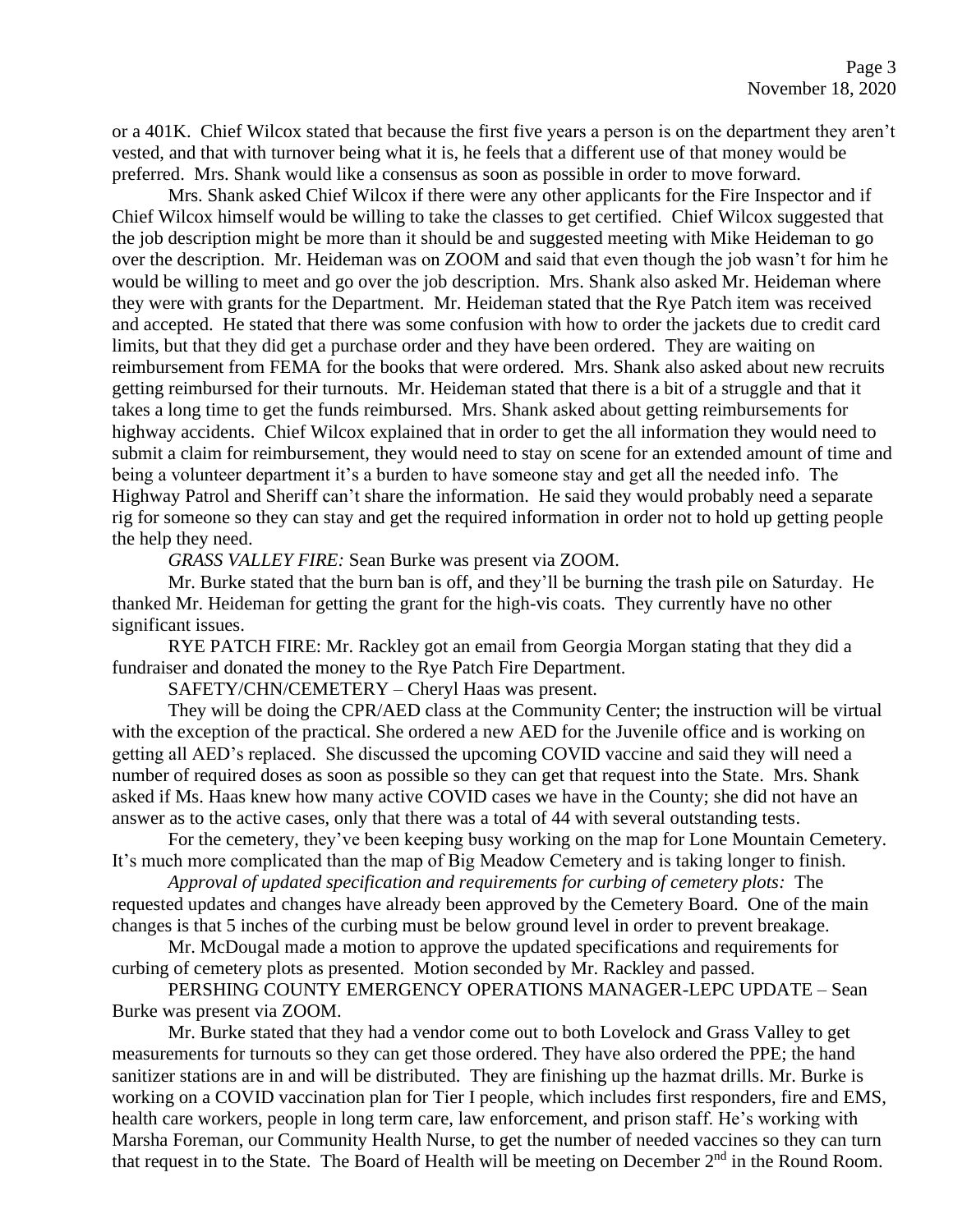Mr. Burke stated that he's waiting on guidance from the State on how many people can meet and the mask requirements, but in the meantime, he has cancelled the next Grass Valley Advisory Board meeting due to the current outbreak that we are experiencing. There are currently 7 active cases, all of which were reported in one day. He stated that there are still about 20 outstanding tests and some of those are expected to be positive. Mrs. Shank asked if they are also cancelling the December Grass Valley Advisory Board meeting. Mr. Burke stated that they are cancelling, they usually cancel that meeting anyway being that it is so close to Christmas and New Year's.

COOPERATIVE EXTENSION – Steven Foster and Colby Burke were present.

Mr. Foster stated that they have cancelled most meetings due to COVID. They are doing pesticide training through ZOOM in December. Mrs. Burke, 4-H Coordinator, stated that they have 12 new clubs and 9 new leaders. The snow skiing club had a meeting, cooking club will meet tonight, and the self-defense class is starting soon. She's excited that there are more opportunities for kids other than the farm kids. Mrs. Burke is trying to do a tree planting with an educational component. The horse club is also starting up.

*Approval to purchase a 2021 Chevrolet Colorado Crew Cab 4-Wheel Drive LT pickup in the amount of \$28,966.25 to be paid from Capital Outlay budget:* Mr. Foster explained that the way the University works is that the County pays mileage and then the University wants to trade in the vehicle after 5 years. This way the vehicle will be owned by the County and can be used as seen fit.

Mr. Rackley made a motion to approve the purchase of the 2021 Chevrolet Colorado for Cooperative Extension as presented. Motion seconded by Mr. McDougal and passed.

IT DEPARTMENT – Justin Abbott was present.

IT has been working on the case management software. Mr. Abbott has also been working on the Caselle software with Planning and Building. He worked with the Assessor's office to enable remote work. He is still working on getting all the Windows 10 upgrades done. Mr. Rackley thanked Mr. Abbott for his help at the Senior Center.

#### **ELECTED DEPARTMENTS:**

RENE CHILDS, RECORDER-AUDITOR – Mrs. Childs stated that they have requested an extension to file the annual audit from the State. Eide Bailly will most likely be out the second meeting of January to present the audit. Our auditing firm is working remotely, and with the new software systems it's just taking longer.

LAUREEN BASSO-CERINI, ASSESSOR – A written report was submitted by Ms. Basso-Cerini. In addition, through Mrs. Wesner, Ms. Basso-Cerini asked to extend the application period for her current job opening to try and get more applicants. Mrs. Wesner gave her approval to extend the application period and it will be on the agenda for the next meeting.

JERRY ALLEN, SHERIFF – Sheriff Allen sated that they had two new hires start this week, they are both out doing training today and couldn't come to the meeting for introductions. They still have two employees out on medical leave and one out on admin leave. They did some training with the MRAP on Monday. They have a virtual jail audit tomorrow with POOL/PACT, which is expected to last 2-3 hours. Mr. Allen stated that the jail is currently at 56% capacity with 15 inmates.

**UPDATE ON PROGRESS OF SITE LOCATION, DESIGN, FUNDING, AMENITIES AND CONSTRUCTION OF FUTURE LAW ENFORCEMENT CENTER:** Mrs. Shank stated that they are in the process of purchasing the property next to the church and now they need to get the architects/engineers involved and get the USDA involved in order to assure funding. Mr. Rackley stated that the USDA will need a dollar amount before we can go forward with getting funding. Mr. McDougal offered his services as a courtesy to the County as a retired architect once he is no longer a Commissioner. Sheriff Allen also stated that one of his new hires is an engineer. Mr. Allen asked if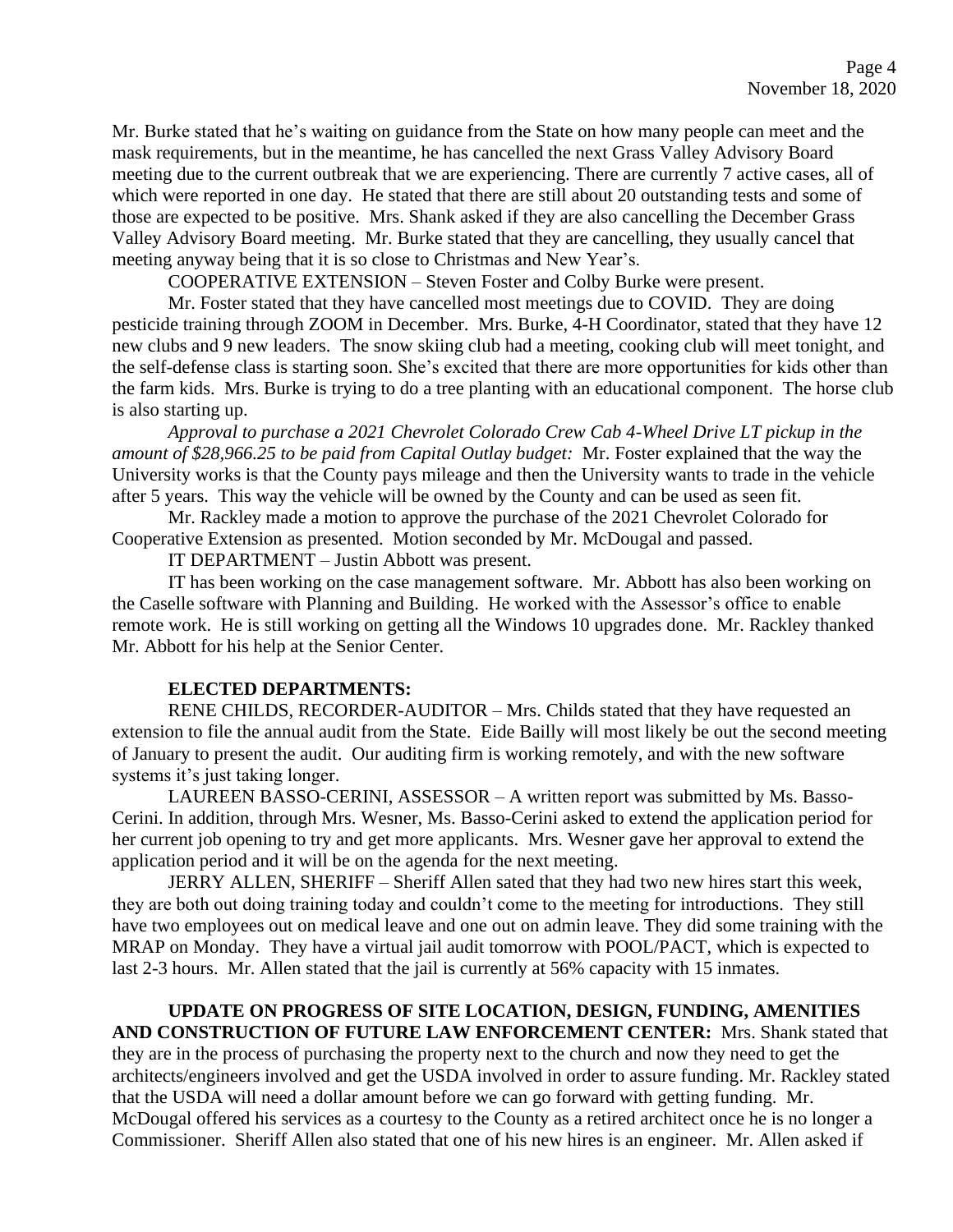both buildings will be moved from the property? Mr. Rackley stated that one building is being removed and the other is being demolished.

## **PUBLIC HEARING ON PROPOSED ORDINANCE #344 AMENDING CHAPTER 17.308.05 OF TITLE 17 OF THE PERSHING COUNTY DEVELOPMENT CODE BY CHANGING PROVISIONS RELATING TO THE PERMITTED AGES OF MANUFACTURED HOMES; AND OTHER MATTERS PROPERLY RELATING THERETO:** The only change was

relating to accepting an older model as long as it's updated structurally and aesthetically.

Mr. McDougal made a motion to adopt Ordinance #344 relating to the permitted ages of manufactured homes. Seconded by Mr. Rackley and passed unanimously.

# **PUBLIC HEARING ON PROPOSED ORDINANCE #345 CREATING CHAPTER 17.800.10, WHICH SHALL BE KNOWN AS THE SIGN ORDINANCE OF PERSHING**

**COUNTY, NEVADA:** There was no public comment or questions.

Mr. Rackley made a motion to adopt Ordinance #345 regarding signage. Motion seconded by Mr. McDougal and passed unanimously.

**CONTINUED PUBLIC HEARING ON PROPOSED ORDINANCE #343, AMENDING CHAPTER 2.12 OF THE PERSHING COUNTY CODE, WHICH CREATED AN ADVISORY BOARD TO THE COUNTY COMMISSIONERS KNOWN AS THE PERSHING COUNTY ECONOMIC DEVELOPMENT AUTHORITY AND COMMUNITY CENTER ADVISORY BOARD:** Mr. McDougal stated that they want to hold off for approval until there is a new home for the Community Center Advisory Board.

**DERBY FIELD AIRPORT:** APPROVAL OF DERBY FIELD AIRPORT LEASE AGREEMENT FOR FUEL TANK/EQUIPMENT SPACE WITH CLASSIC HELICOPTERS IN THE AMOUNT OF \$500.00 ANNUALLY – Mr. Shields has reviewed the lease and everything is good.

Mr. Rackley made a motion to approve the Derby Field Airport Lease Agreement for fuel tank/equipment space with Classic Helicopters in the amount of \$500 annually. Motion seconded by Mr. McDougal and passed.

Mr. Rackley discussed the airport fencing. He has been in contact with the engineering firm and the contractor. They will be putting in a cement pad on the airport side of the new gate. They want to get the pad done before temperatures drop. In the pad there will be sensors so the gate will automatically open when someone is driving out of the airport. Mr. Shields asked about the hangar space lease agreements. The engineering firm stated that they would provide assistance with reviewing those leases, but he has reached out for assistance and no one has returned his calls or emails. Mr. Shields asked Mr. Rackley to reach out as well so the leases can get wrapped up.

**TV ADVISORY BOARD:** APPROVAL OF PROPOSAL FROM VALLEY TV TO ADD A COAXIAL CABLE TO THE ANTENNA SYSTEM AND RUN A NEW CABLE FROM THE SCALA CL 713 ANTENNA IN THE AMOUNT OF \$1,000.00 – Valley TV is the maintenance company used by the TV Board. During the annual inspection they stated that we'd need to replace one cable and add a new one as well.

Motion to approve replacing one cable and adding another one in the amount of \$1,000.00 made by Mr. Rackley. Motion seconded by Mr. McDougal and passed.

APPROVAL OF ANNUAL GENERATOR MAINTENANCE WITH CUMMINS SALES AND SERVICE IN THE AMOUNT OF \$1,000.00 – Mr. Rackley stated that the invoice in the packet was from last year; he just added it so they would have an amount to approve. He hasn't been in contact with Cummins Sales this year. He is trying to get with another company to get a bid as well. Mr.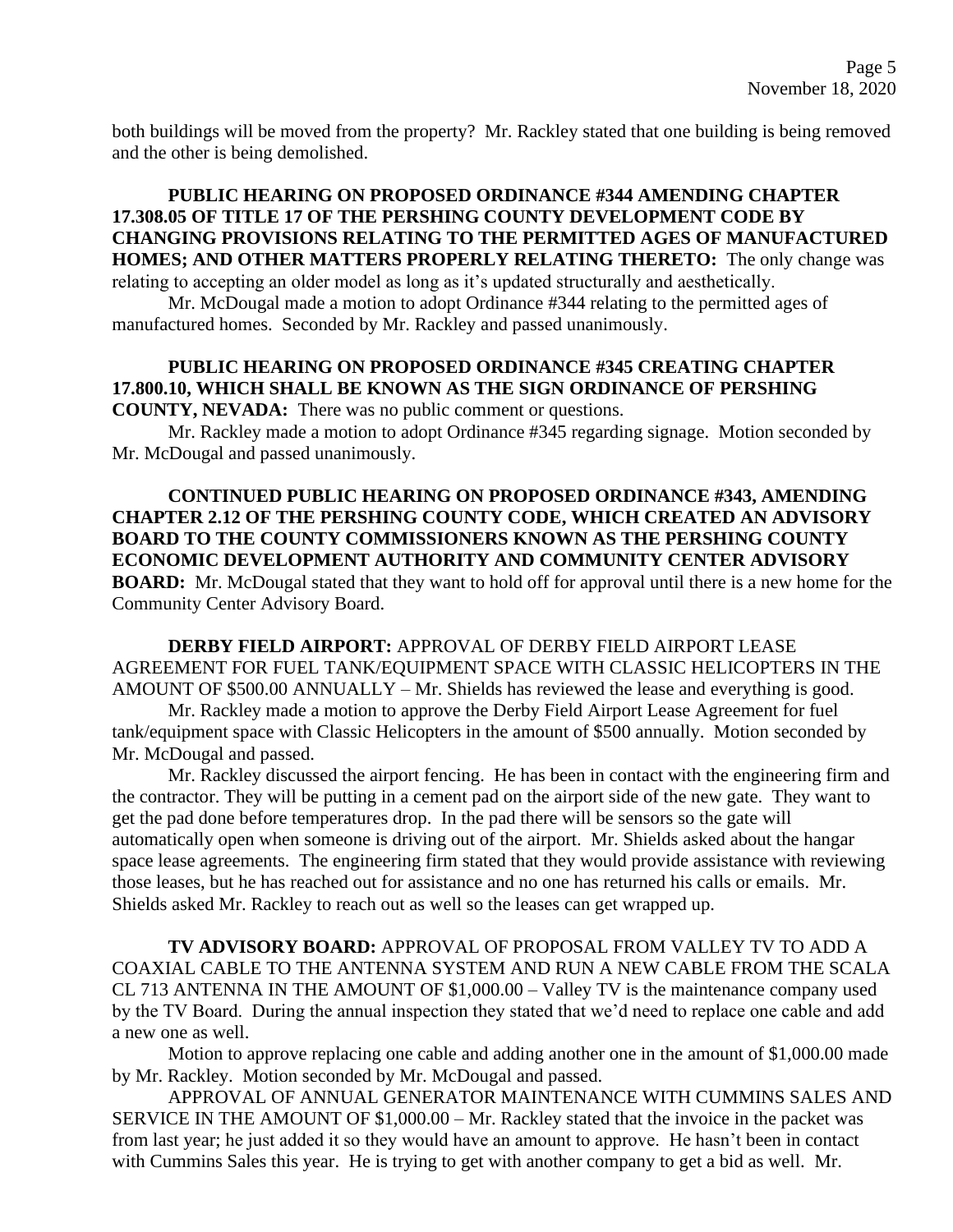Rackley asked to approve the amount of \$1000.00 for generator maintenance, but not necessarily the company.

Mr. Rackley made a motion to approve contracting with a company to do yearly generator maintenance in an amount not to exceed \$1,000.00. Motion seconded by Mr. McDougal and passed.

**APPROVAL OF MEMORANDUM OF UNDERSTANDING (MOU) BETWEEN STATE OF NEVADA OFFICE OF THE LABOR COMMISSIONER AND PUBIC/AWARDING BODY-PERSHING COUNTY RELATING TO LAWS AND REGULATIONS GOVERNING PUBLIC WORKS PROJECTS AND THE PAYMENT OF THE PREVAILING WAGE PURSUANT TO NRS 338.010:** Mrs. Shank asked if they were asking for payroll records. Mr. Shields stated that he hasn't had time to review the matter and asked that it be tabled until he can further research the MOU.

#### **PLANNING & BUILDING DEPARTMENT / IMLAY WATER SYSTEM MATTERS:**

CYNTHIA ALBRIGHT, SENIOR PRINCIPAL, PLANNING & URBAN DESIGN, STANTEC ENGINEERING – DISCUSSION REGARDING SCOPE OF WORK OUTLINED BY THE BOARD OF COMMISSIONERS; OBTAIN COST ESTIMATE TO BEGIN THE PROCESS OF UPDATING THE COUNTY'S MASTER PLAN, INCORPORATE THE WATER RESOURCES PLAN INTO THE MASTER PLAN AND UPDATE THE DEVELOPMENT CODE – James Evans was present. Mrs. Albright was present via ZOOM.

Mrs. Shank stated that they want to bring the Master Plan up to date. She understands that public hearings will need to take place in order for that to happen. Mrs. Shanks stated that the County has adopted a Water Resource Plan, but there have been some changes by the State Legislature, and we need to be sure the plan is in compliance with those changes before it's added to the Master Plan. There have also been citizens asking about different things, like tiny houses and container buildings and the County needs to make sure the Development Code for those things is up to date. Ms. Albright asked if Farr West will be checking the Water Resource Plan or if she will be responsible for that. Mr. McDougal stated that since Farr West wrote the Water Resource Plan that they should be responsible for checking for compliance. Mrs. Albright asked if there were specific areas that need more attention. Mr. McDougal stated that they would work together to assess the areas that would need the most work. Mrs. Albright feels confident that the original plan that she wrote a long time ago is still in compliance with the areas required by NRS. Mr. Shields state that there have been many land uses that weren't anticipated when the Master Plan was written that have come about which need to be incorporated into the Master Plan; for example: data farms, solar farms, etc. Mrs. Albright will get with Mr. Evans to work on the specifics. Mrs. Shank asked if Mrs. Albright could also look at the Building Permit Fee Schedule. Mrs. Albright stated that it isn't something that has been discussed, but if that is needed it is in her purview. Mrs. Shank asked if Mrs. Albright had enough information to give an estimate of the cost for the project? Mr. Shields asked if he could meet with Mrs. Albright, Mr. Evans, and the Chair of the Planning Commission to get more specifics before the cost estimate is submitted.

**REPORT FROM LEGAL COUNCIL:** Mr. Shields stated that now that the Board has decided where the Law Enforcement Center will be built, he feels that we need a discussion of what will be located there. For instance, will Justice Court be relocated? And if they do move, what will the space currently occupied by Justice Court be used for? Mr. Shields wants to make sure that the space only be used by the County, not another entity. Mrs. Shank stated that they would put a discussion item on the January 2<sup>nd</sup> agenda.

**CARES FUNDING:** COVID-19 numbers are going up, Mrs. Shank stated that she doesn't want businesses to shut down because they won't survive. She doesn't think we need the \$95,000 generator and would like to use those funds to update computers and equipment for more virtual/remote work and